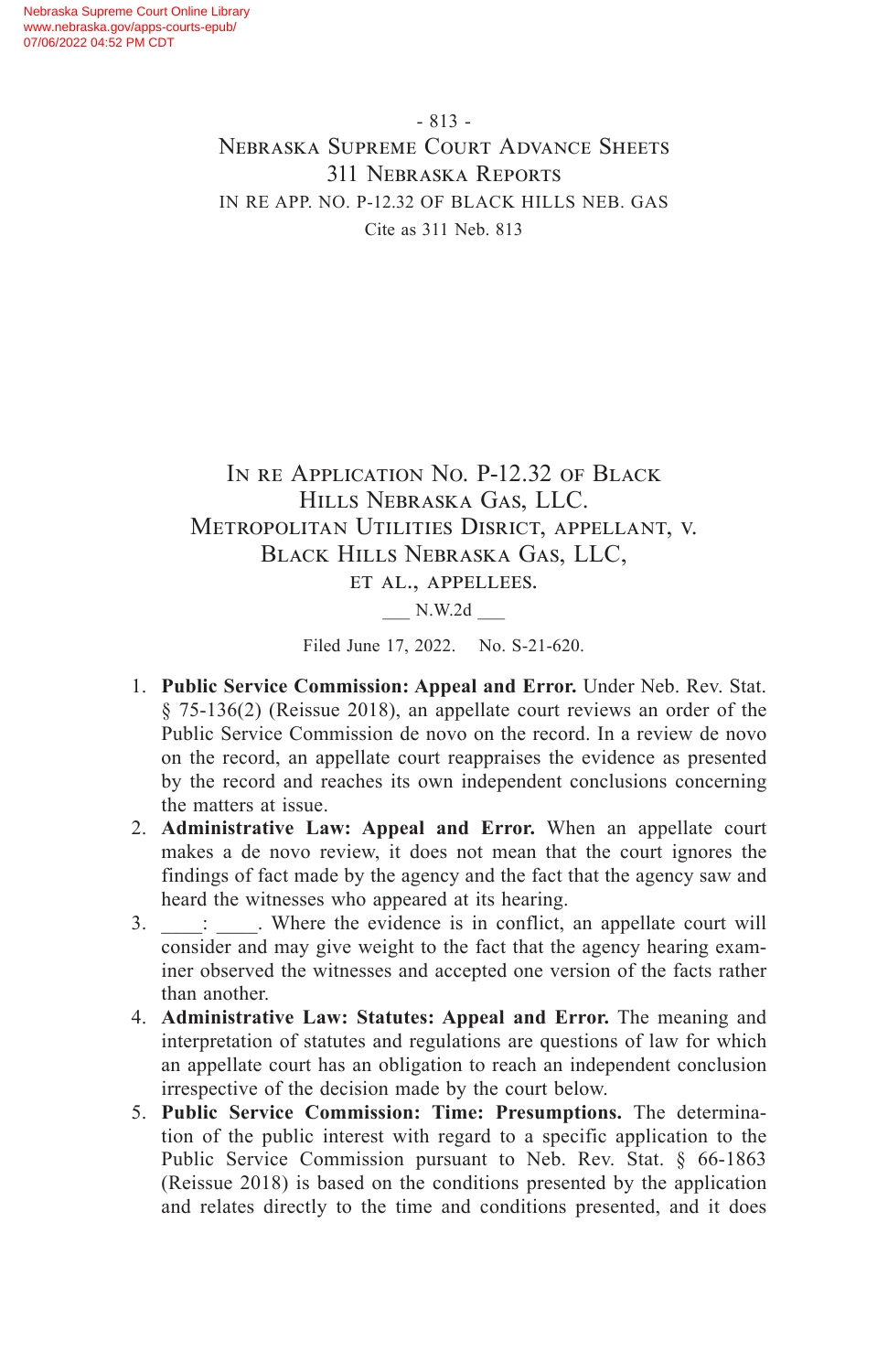not amount to an adjudication for the future. Therefore, the conclusive presumption under  $\S$  66-1863(3) is conclusive as to the determination of the public interest based on the time and conditions presented by the specific application, and it does not constitute a permanent determination or a conclusive presumption as to an application that may be presented to the Public Service Commission under different conditions in the future.

Appeal from the Public Service Commission. Affirmed.

Mark A. Fahleson, Andrew S. Pollock, and Jennifer L. Ralph, of Rembolt Ludtke, L.L.P., and Mark Mendenhall and Marc Willis, of Metropolitan Utilities District, for appellant.

Trenten P. Bausch and Megan S. Wright, of Cline, Williams, Wright, Johnson & Oldfather, L.L.P., and Douglas J. Law, Associate General Counsel, Black Hills Energy, for appellee Black Hills Nebraska Gas, L.L.C.

Douglas J. Peterson, Attorney General, and L. Jay Bartel, for appellee Nebraska Public Service Commission.

Heavican, C.J., Miller-Lerman, Cassel, Stacy, Funke, and FREUDENBERG, JJ., and DOUGHERTY, District Judge.

Miller-Lerman, J.

### NATURE OF CASE

Metropolitan Utilities District (MUD) appeals the order of the Public Service Commission (PSC) which approved the application of Black Hills Nebraska Gas, LLC, doing business as Black Hills Energy (Black Hills), seeking an enlargement or extension of its natural gas mains in Sarpy County, Nebraska. MUD generally argues that the application was contrary to a 2010 order which it asserts conclusively established that it was in the public interest for MUD to provide natural gas service to the area that was the subject of Black Hills' application. We affirm the PSC's order.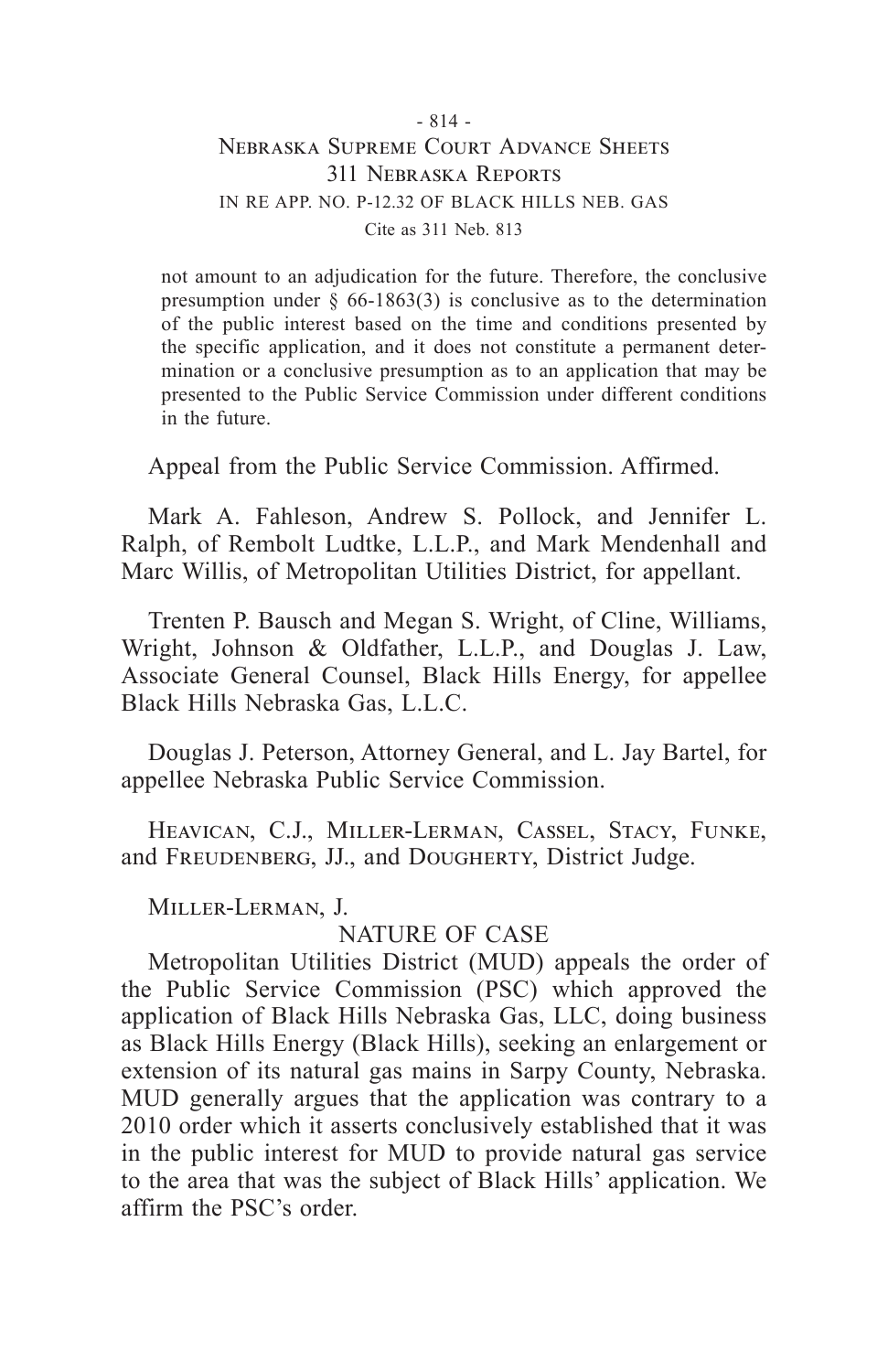#### STATEMENT OF FACTS

#### *Black Hills' Application.*

On February 23, 2021, Black Hills filed an application with the PSC pursuant to Neb. Rev. Stat. § 66-1863 (Reissue 2018) in which it sought a determination that Black Hills' proposed extension of its natural gas mains to provide service to a site in Sarpy County was in the public interest. The application was designated by the PSC as "Application No. P-12.32." Black Hills asserted that it would be providing service to Omaha Public Power District (OPPD) at a site in the area of 168th Street and Fairview Road in Sarpy County and that OPPD planned to build new generation facilities at the site. The approval of Application No. P-12.32 is the subject of this appeal.

Black Hills asserted in the application that the site at issue was within the extraterritorial zoning jurisdiction of Papillion, Nebraska, and that Black Hills served Papillion and its extraterritorial jurisdiction under a current and valid natural gas franchise. Black Hills noted that there had been litigation between Papillion and Springfield, Nebraska, and that following such litigation, the two cites had agreed that the site at which OPPD planned to build its facilities would be within the boundaries of Papillion and not within Springfield. Black Hills asserted that because the site was within Papillion's extraterritorial jurisdiction, under Neb. Rev. Stat. § 66-1861(2) (Reissue 2018), there was a rebuttable presumption that it was in the public interest for Black Hills to provide service to the area. Black Hills also stated that MUD did not possess a current and valid franchise to serve areas within Papillion and that pursuant to Neb. Rev. Stat. § 66-1858 (Reissue 2018), MUD could not solicit a franchise from Papillion.

Black Hills asserted in Application No. P-12.32 that the facilities to be built by OPPD would "support growth in the region while ensuring high reliability of electric generation" and that the facilities would require a high volume of natural gas which would require installation of a new main.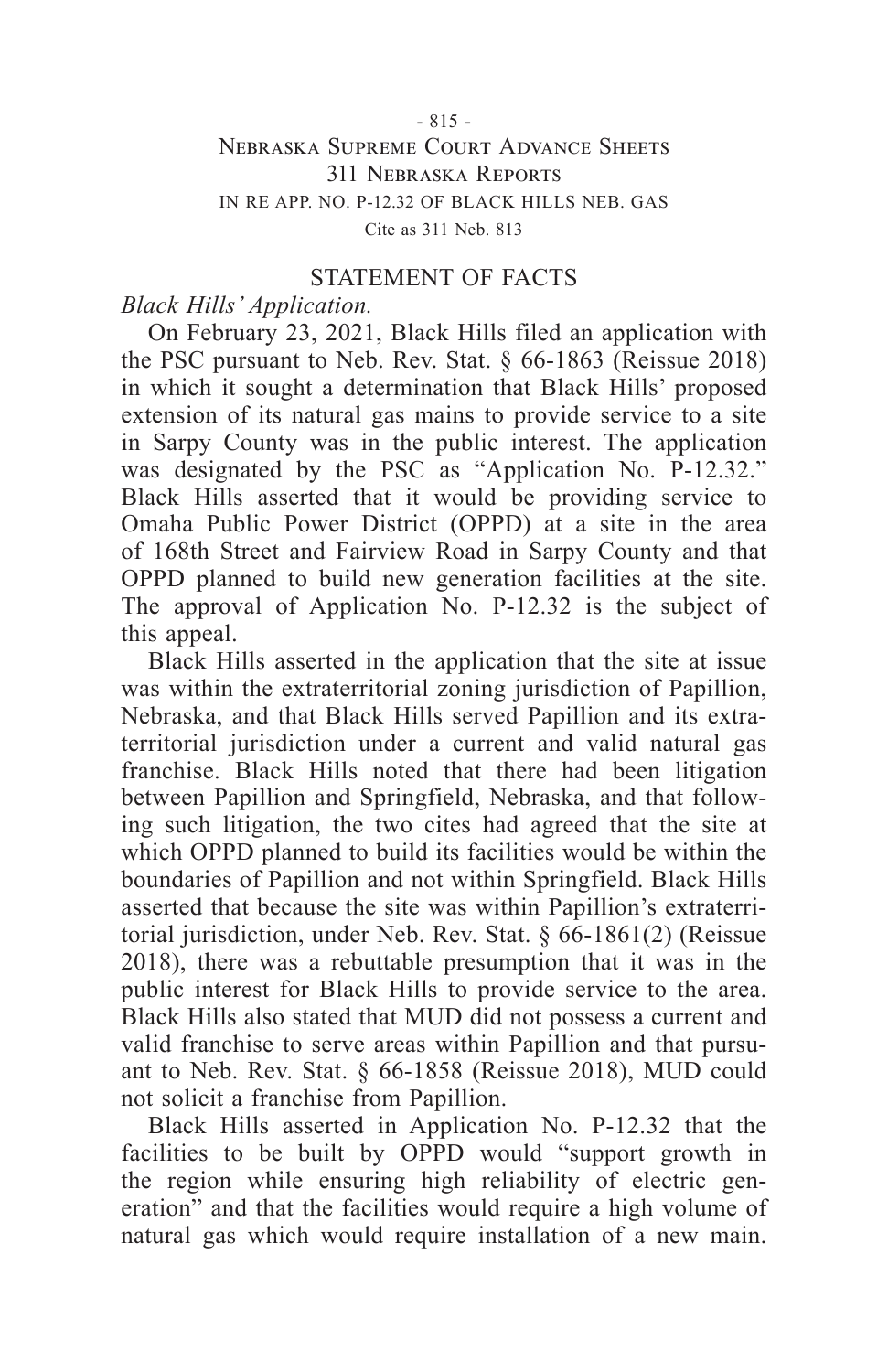Black Hills stated its preferred route for a new main would be almost entirely within the extraterritorial jurisdiction of Papillion and that the small portion that was not located within such jurisdiction was not presently located within the zoning jurisdiction of any community. Black Hills provided a map depicting known existing infrastructure in the area of OPPD's proposed site, and it stated that it was not aware of any MUD mains within a quarter mile of the proposed service area.

Black Hills finally asserted that extension of its gas distribution system into the site at issue would "contribute to the orderly development of natural gas utility infrastructure," and it noted that as Papillion expanded into its extraterritorial zoning jurisdiction, Black Hills would be the service provider to customers in those areas. Black Hills therefore requested an order from the PSC determining that the proposed extension by Black Hills was in the public interest.

### *MUD's Protest.*

On March 3, 2021, MUD filed a protest and motion to dismiss Black Hills' Application No. P-12.32. MUD generally asserted that the site of Black Hills' extension was within MUD's service area as established by a 2010 order of the PSC and that the proposed extension by Black Hills would be duplicative of MUD's planned extension into the area. MUD asserted that the 2010 order established a conclusive presumption that MUD's extension into the area was in the public interest and that presumption could not be overcome by additional evidence or argument. MUD therefore requested that the PSC "summarily dismiss and deny Black Hills's [a]pplication, as a matter of law"

MUD asserted that in 2010, Black Hills and MUD had filed a joint application with the PSC, setting forth their plans to extend and enlarge their respective service areas. MUD further asserted that no objections were filed to the joint application in 2010 and that therefore, pursuant to  $\S$  68-1863(3), the application was "conclusively presumed to be in the public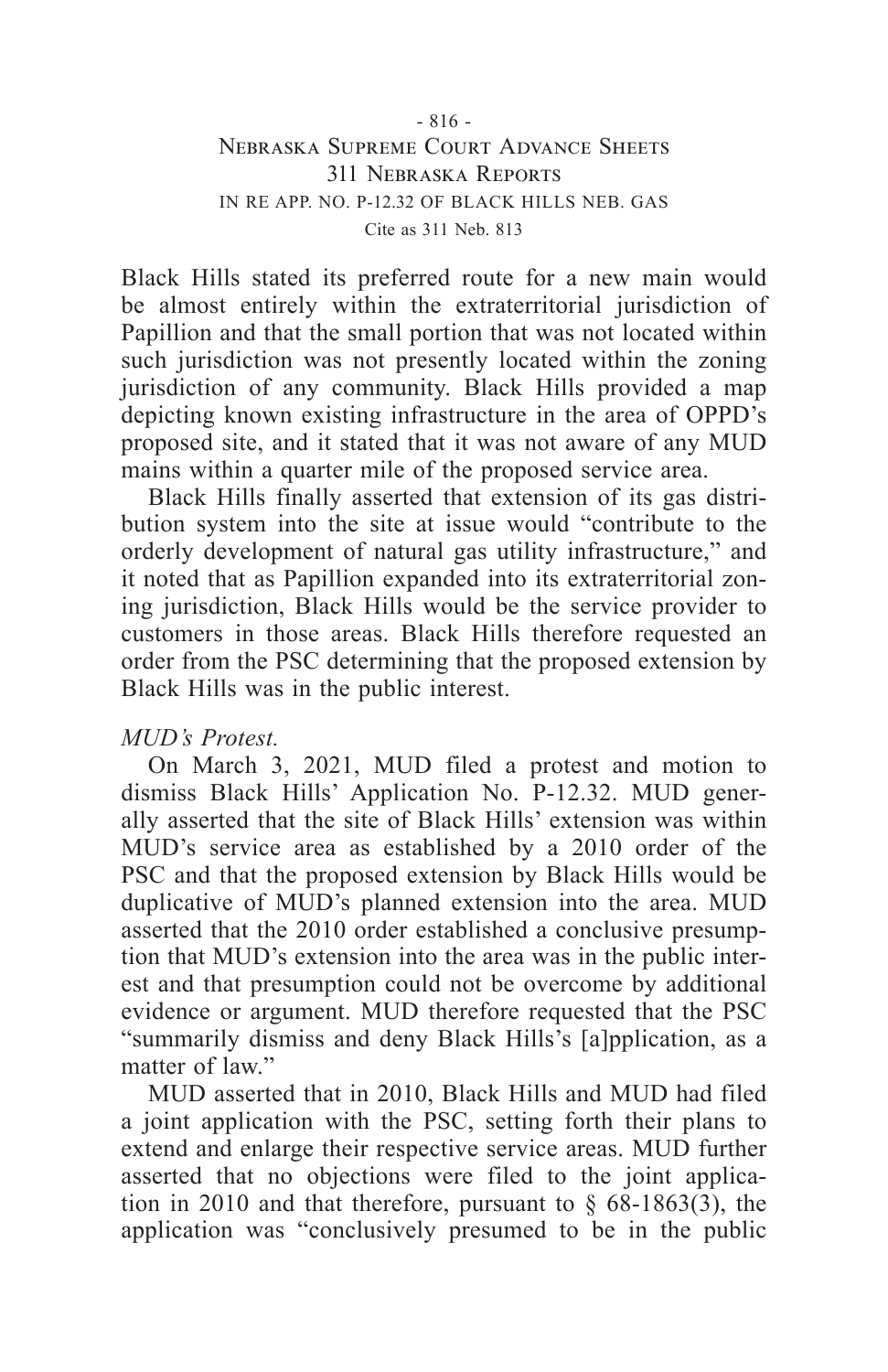interest" and the two utilities were therefore allowed to proceed with their plans without further action by the PSC.

The joint application of Black Hills and MUD, upon which MUD relies, was filed with the PSC on April 19, 2010, and was designated by the PSC as "Application No. P-0014." In the application, Black Hills and MUD provided a map showing areas within Sarpy County into which each intended to extend or enlarge its respective service area. Black Hills and MUD stated in the application that they stipulated and agreed that such extensions or enlargements satisfied relevant statutory requirements. They further asserted that they had discussed the matter with representatives of Sarpy County and of cities within the county, including Papillion and Springfield, and that the application had received the support of those governmental entities. They also attached to the application an exhibit setting forth applicable conditions and providing that, except for certain stated exceptions, neither Black Hills nor MUD would maintain gas facilities within the other's service area as shown in the map. One of the exceptions was when "[t]he parties determine by agreement that it is more practical and efficient for one party to provide gas service to a customer or customers within the other party's area of service."

On May 12, 2010, the PSC filed an order regarding Application No. P-0014 in which it stated that it had sent required notices and posted notice of the joint application filed by Black Hills and MUD on April 19 and that such notices stated that protests or formal interventions must be filed on or before May 11. In the May 12 order, the PSC stated that no protests or petitions for intervention had been filed and that therefore, pursuant to  $\frac{6}{9}$  66-1863(3), "the proposed enlargement or extension is presumed to be in the public interest and Applicants may proceed with the extension or enlargement without further [PSC] action." The PSC therefore ordered that the docket in Application No. P-0014 be closed without further action.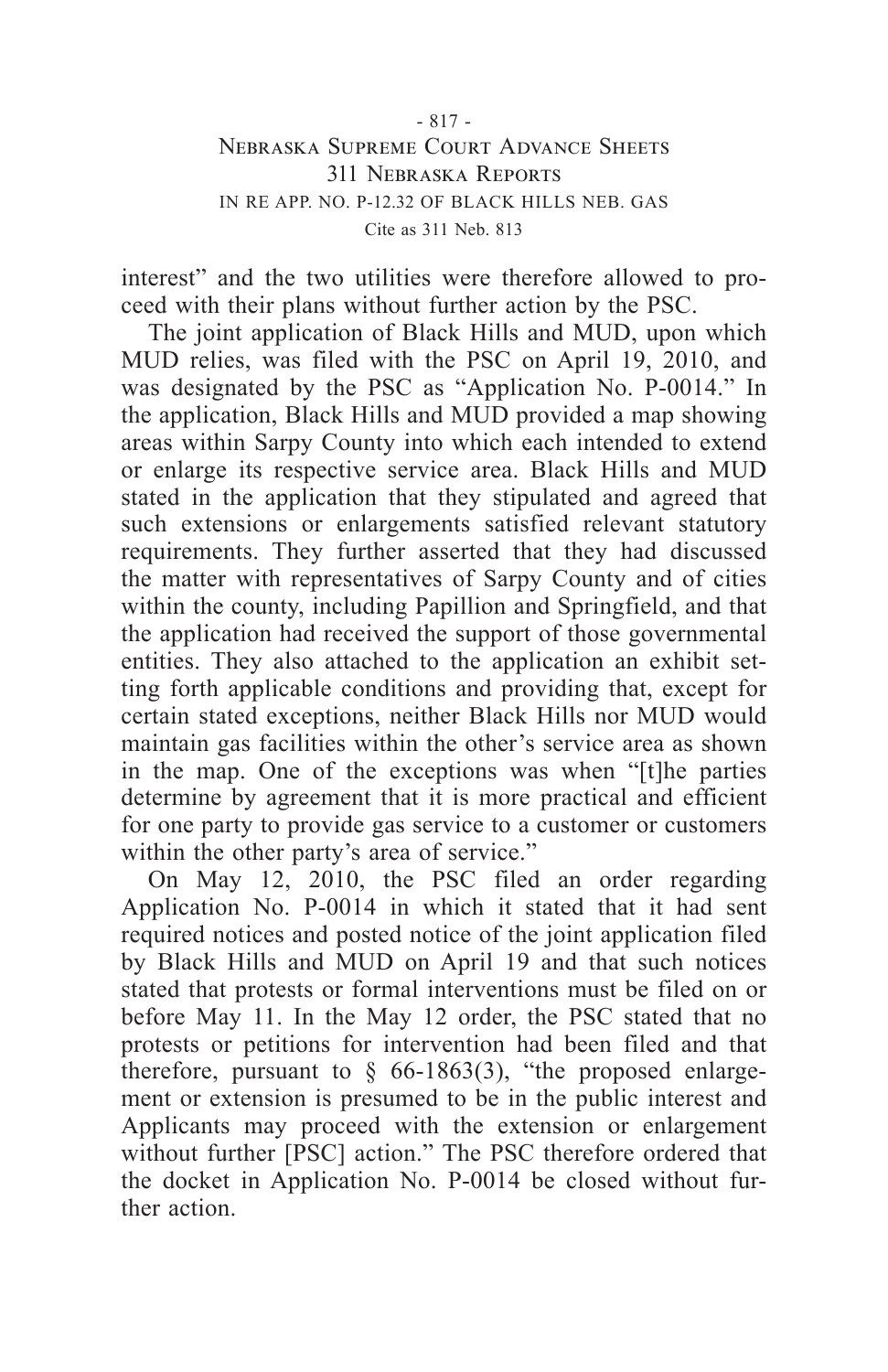In its protest to Application No. P-12.32, MUD asserted that the proposed OPPD site at issue in Black Hills' current application was within MUD's service area established by Application No. P-0014 in 2010 and that MUD was planning to extend service to the site. MUD asserted that in Application No. P-0014, Black Hills had agreed that MUD's extension of service to the area was in the public interest and that the PSC's order in Application No. P-0014 recognized the conclusive presumption that MUD's extension of service to the area was in the public interest. MUD further asserted that Black Hills' plan to extend service to the site would be duplicative of MUD's planned extension and that therefore, Black Hills' extension would not be in the public interest.

In sum, MUD denied that Black Hills' extension of service proposed in Application No. P-12.32 was in the public interest or that it would contribute to the orderly development of natural gas utility infrastructure. MUD therefore requested that the PSC summarily dismiss and deny Black Hills' application.

### *Hearing Before PSC.*

The PSC held a hearing on Black Hills' Application No. P-12.32 and MUD's objection thereto on June 9, 2021. At the hearing, exhibits offered by Black Hills and by MUD, as well as by the PSC, were entered into the record. Both Black Hills and MUD presented testimony by their respective witnesses in the form variously of prefiled direct testimony, live testimony, and cross-examination.

Among other evidence and testimony, Black Hills presented testimony by Kevin Jarosz, Black Hills' vice president of operations. Jarosz provided general background regarding Black Hills' history, its franchise with Papillion, and Black Hills' plan to extend service to the site of the planned OPPD facility. He generally testified regarding how the proposed extension would improve the financial profile of Black Hills and would benefit its ratepayers.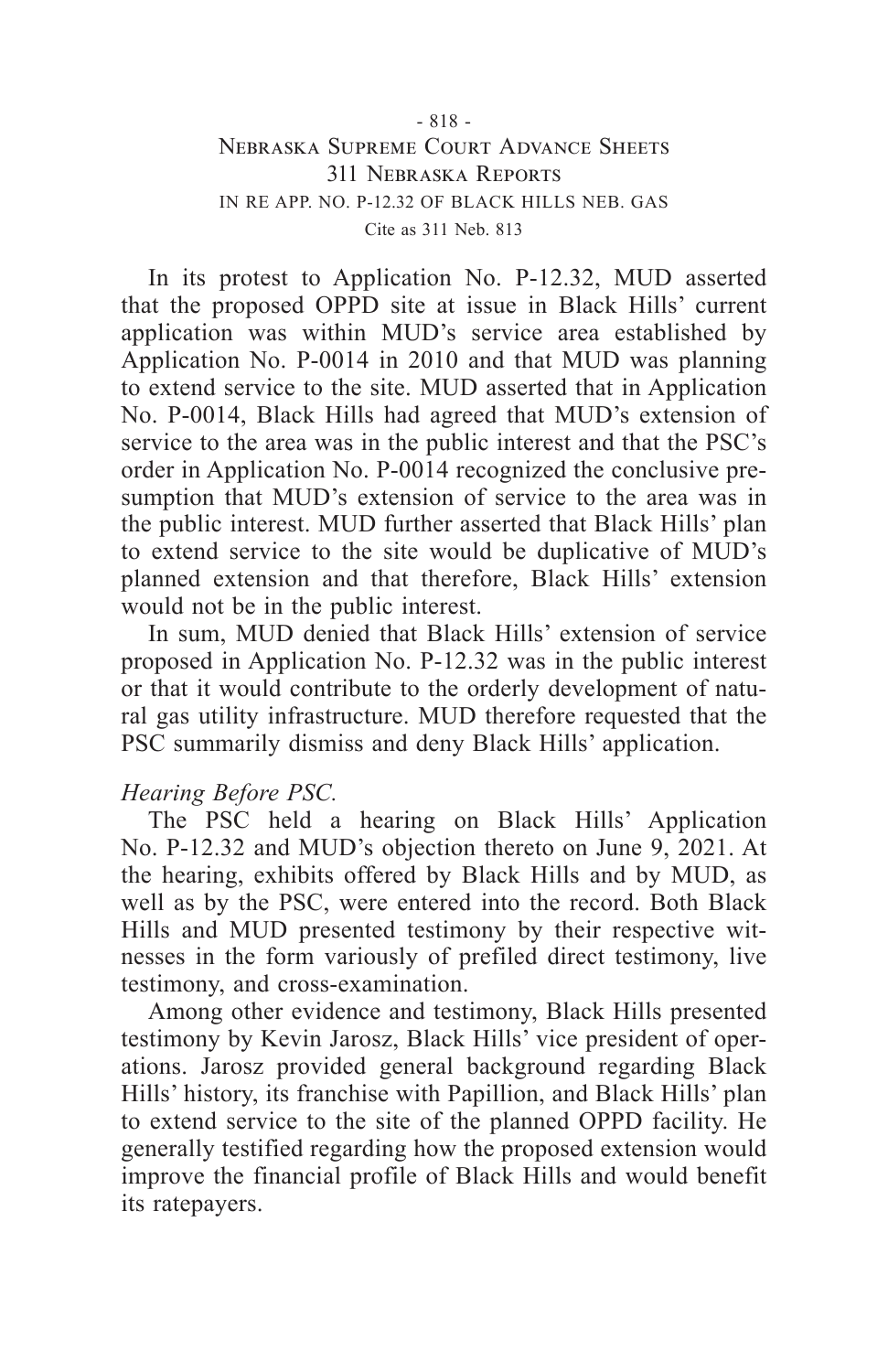Jarosz also testified regarding his involvement with Application No. P-0014 in 2010. Jarosz stated, inter alia, that the joint application was filed in an attempt to resolve ongoing service area disputes between Black Hills and MUD. He stated that the parties had determined as a general matter that MUD would serve Springfield and its future growth and that Black Hills would serve the rest of Sarpy County. Jarosz testified that in 2010, the parties were attempting to estimate how the cities would grow in the future and that the parties knew at that time there would be occasions in the future where they may need to adjust the service area lines because of changed circumstances. Jarosz also testified that pursuant to the resolution of a dispute between Springfield and Papillion regarding boundary issues, the area at issue in the present application was determined to be in the extraterritorial jurisdiction of Papillion serviced by Black Hills rather than that of Springfield. Jarosz further testified regarding extensions made by both Black Hills and MUD since 2010 that were made following agreement between the two utilities.

MUD presented evidence, including the application filed and the order entered in 2010 regarding Application No. P-0014. MUD highlighted portions of the map included in that application which indicated that the site at issue in Black Hills' current application was in MUD's service area at the time of the 2010 application.

MUD also presented testimony by Jim Knight, MUD's vice president of gas operations. Knight testified, inter alia, that the site at issue in the present application was within MUD's service area pursuant to Application No. P-0014. He testified that since 2010, Black Hills and MUD had followed their agreement with rare exception, and that MUD had relied on the service area maps throughout that time. Knight testified that if Black Hills' application was denied, MUD would provide service to the OPPD site, and that it would not need to seek approval to do so because the site was already within its service area pursuant to Application No. P-0014. He testified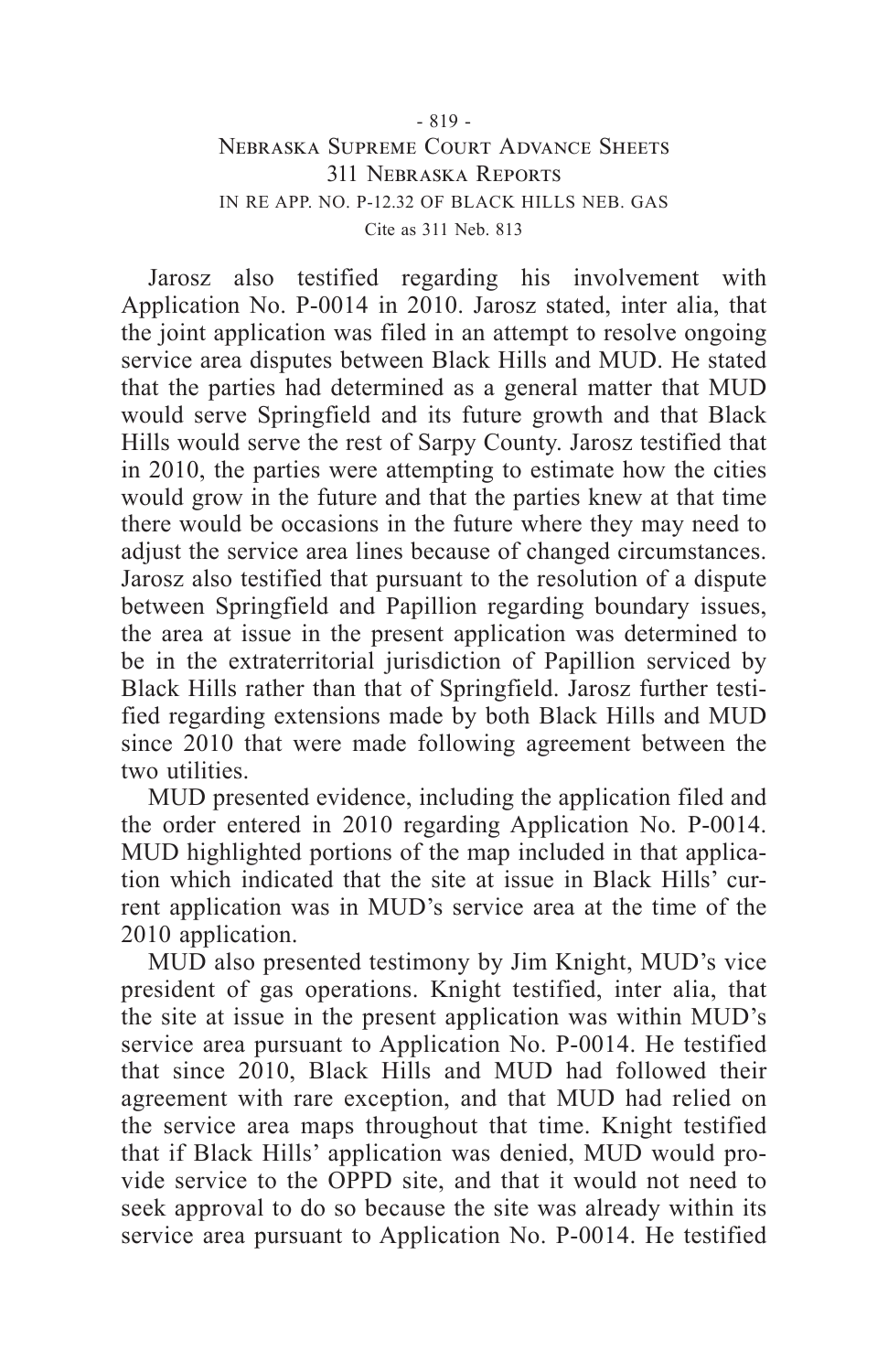that service to the area would be provided by extending a pipeline through territory that was not currently in Black Hills' service area and that it would not be duplicative infrastructure. Knight also testified that if MUD were to provide service at the site, it would be of financial benefit to MUD and its ratepayers.

### *PSC Order on Application No. P-12.32.*

After the hearing, on June 29, 2021, the PSC filed an order in which it approved Black Hills' Application No. P-12.32. At the beginning of its analysis, the PSC stated that because the site at issue was within Papillion's extraterritorial jurisdiction and because Black Hills held a franchise with Papillion, under § 66-1861(2), there was a rebuttable presumption that it was in the public interest for Black Hills to provide service to the area. The PSC further stated that because of the rebuttable presumption, MUD had the burden of proof to show that Black Hills' application was not in the public interest.

Reviewing the evidence presented at the hearing, the PSC stated that Black Hills had presented evidence to support each of the five statutory factors listed in Neb. Rev. Stat. § 66-1860 (Reissue 2018) to show that its proposal was in the public interest. In contrast, the PSC stated that MUD had presented "minimal evidence" to dispute that the factors were met. Instead, the PSC stated, MUD's argument was narrowly focused on the 2010 order in Application No. P-0014 and MUD's contention that any consideration of the public interest in the current application was foreclosed by the 2010 order and the conclusive presumption under  $\S$  66-1863(3). The PSC rejected MUD's argument and stated that although there was a conclusive presumption as to Application No. P-0014, the presumption did not apply to Application No. P-12.32 which was a separate and distinct application. The PSC stated that Application No. P-0014 was closed on May 12, 2010, and that Application No. P-12.32 was a new application for which new evidence could be adduced.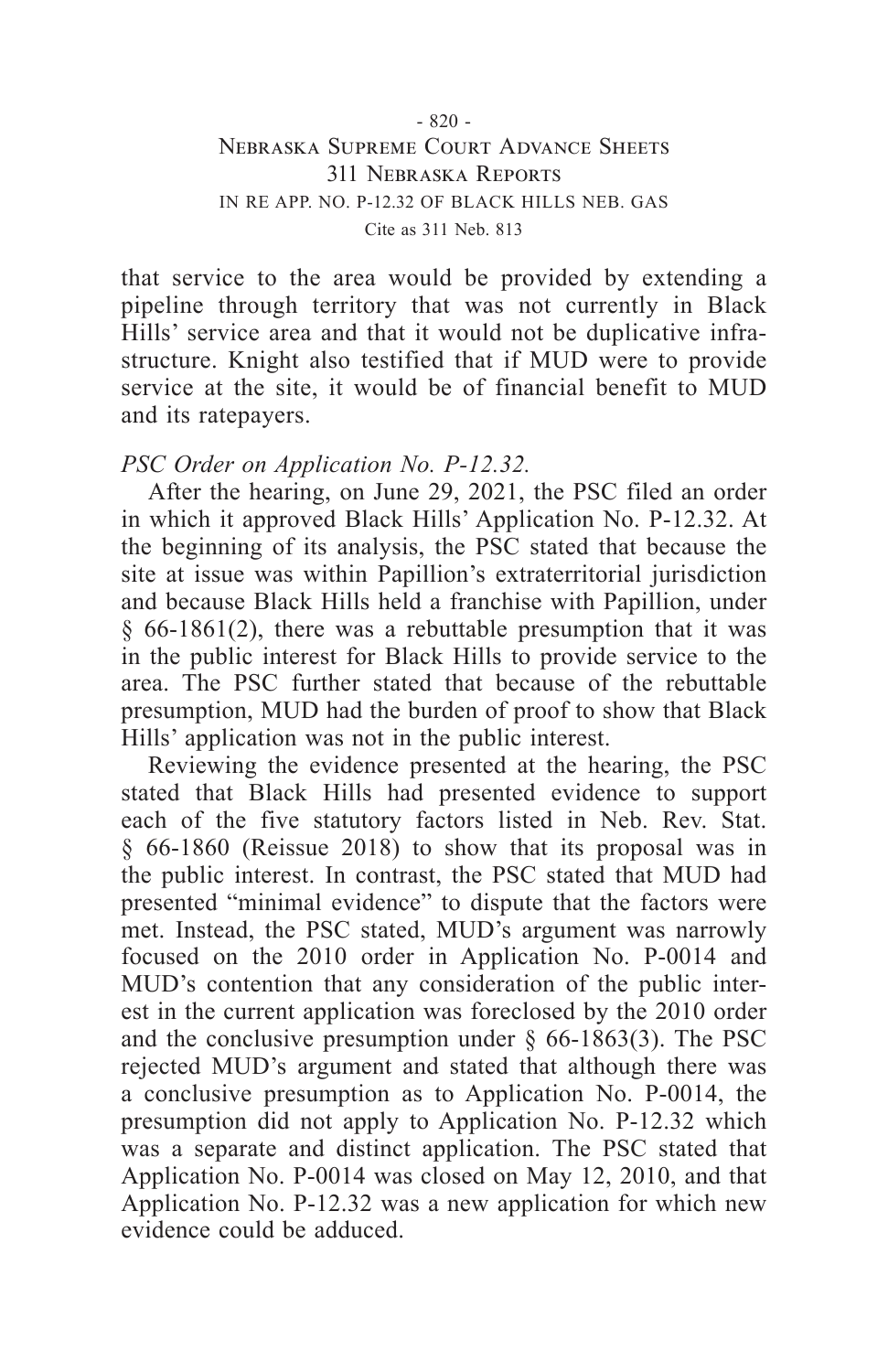The PSC further rejected MUD's argument that the PSC's approval of Application No. P-12.32 would amount to a revocation of its order in Application No. P-0014. The PSC stated that the action requested by Black Hills was not to revoke the previous order, but instead was to expand or enlarge its service area. The PSC stated it was required to consider the present application based on "current public interest needs" and that it was not "bound to inflexible limits of past practice." The PSC stated it would be a "curious state of affairs" if it "could never revise any of its previous findings to better serve the current public interest." The PSC stated that its determination of the current public interest with regard to Application No. P-12.32 would not revoke its order on Application No. P-0014 and that the conclusions regarding "what was in the public interest in 2010 remain untouched." The PSC stated that its task with regard to the current application was to "decide what is in the public interest when Black Hills and MUD are unable to reach an agreement as to their respective service territories."

The PSC then reviewed the evidence submitted in this matter, and it found that MUD had not met its burden of proof to overcome the rebuttable presumption in favor of Black Hills. The PSC stated that Black Hills had presented evidence on each of the factors under § 66-1860, and it found that "none of the factors set out [therein] weigh against Black Hills." The PSC noted MUD's argument that granting the application could disrupt the orderly development of natural gas infrastructure as set forth in the maps in Application No. P-0014. The PSC found, however, that the maps filed in 2010 were no longer accurate because of significant changes that had been made without notice to the PSC. The PSC also stated that it was "unclear to what extent the parties themselves relied on these maps in the past eleven years." The PSC stated that ruling on the current application based on "inaccurate, outdated maps" would subvert its responsibility to determine the current public interest and would not contribute to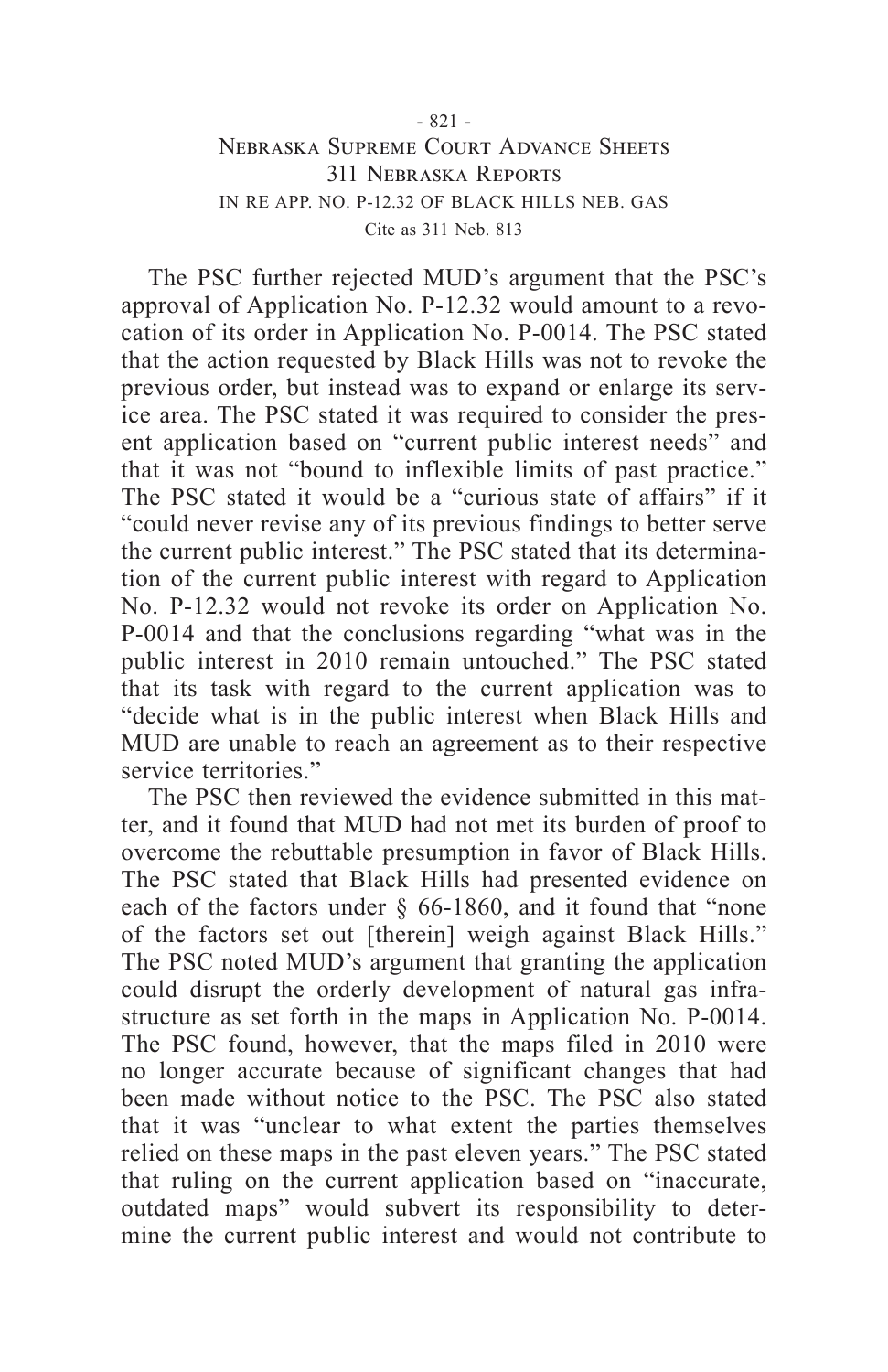the orderly development of the natural gas infrastructure in Sarpy County.

One commissioner dissented and generally reasoned that the order in Application No. P-0014 was controlling and should be respected in the interest of finality. The commissioner noted that since 2010, both Black Hills and MUD had made extensions and enlargements based on the conclusive presumption that such actions were in the public interest based on the 2010 order. The commissioner reasoned that because the order in Application No. P-0014 was final, the PSC should not have engaged in a new analysis of public interest and no rebuttable presumption in favor of Black Hills applied. The commissioner further reasoned that even if the PSC could revoke the 2010 order, it should not do so because MUD was willing and able to provide service to the area at issue, and that therefore, it was not in the public interest to allow Black Hills to provide service to the area. However, the majority of commissioners concluded that the application was in the public interest, and the PSC therefore approved Application No. P-12.32.

MUD appeals the PSC's order approving Black Hills' application.

#### ASSIGNMENTS OF ERROR

MUD generally claims that the PSC erred when it approved Black Hills' Application No. P-12.32. MUD specifically claims, restated and renumbered, that the PSC erred when it (1) found it had authority to determine what was in the public interest in this case; (2) generally disregarded its May 12, 2010, order on Application No. P-0014 and in particular disregarded (a) the conclusive presumption under  $\S$  66-1863(3) that Application No. P-0014 and the service areas set forth therein were in the public interest, (b) provisions of Application No. P-0014 describing what was to happen in the event Black Hills and MUD could not reach agreement on service areas, and (c) the extent Black Hills and MUD had relied on the maps set forth in the approved Application No. P-0014; and (3) found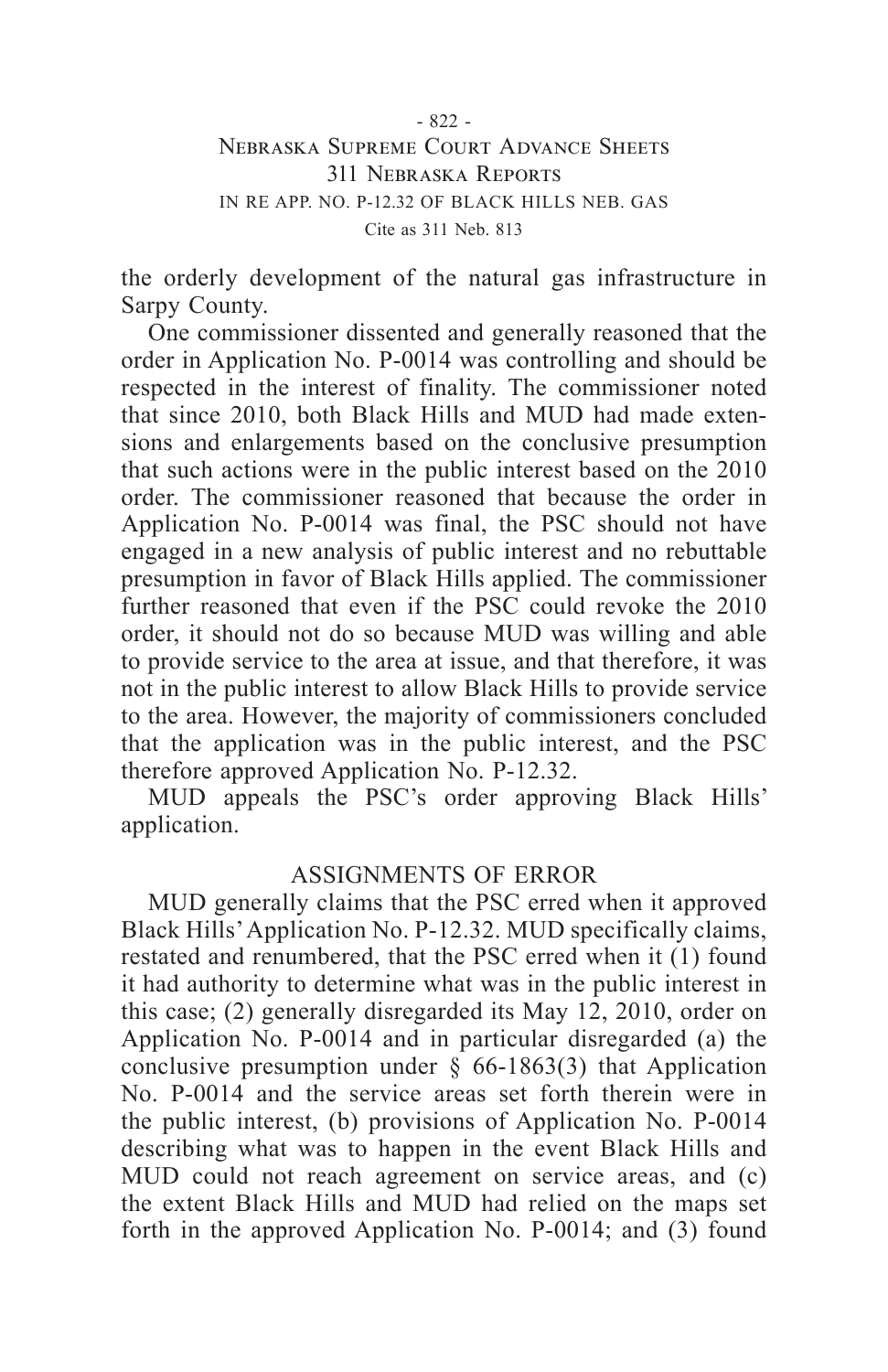that MUD did not overcome the rebuttable presumption under § 66-1861(2) that Black Hills' Application No. P-12.32 was in the public interest.

### STANDARDS OF REVIEW

[1-3] Under Neb. Rev. Stat. § 75-136(2) (Reissue 2018), an appellate court reviews an order of the PSC de novo on the record. In a review de novo on the record, an appellate court reappraises the evidence as presented by the record and reaches its own independent conclusions concerning the matters at issue. *In re Application No. OP-0003*, 303 Neb. 872, 932 N.W.2d 653 (2019). When an appellate court makes a de novo review, it does not mean that the court ignores the findings of fact made by the agency and the fact that the agency saw and heard the witnesses who appeared at its hearing. *Id*. Where the evidence is in conflict, an appellate court will consider and may give weight to the fact that the agency hearing examiner observed the witnesses and accepted one version of the facts rather than another. *Id*.

[4] The meaning and interpretation of statutes and regulations are questions of law for which an appellate court has an obligation to reach an independent conclusion irrespective of the decision made by the court below. *Id*.

#### ANALYSIS

MUD generally claims that the PSC erred when it approved Black Hills' Application No. P-12.32, and it sets forth various respects in which it asserts the PSC erred in reaching its decision to approve the application. MUD's claims of specific error focus on the PSC's May 12, 2010, order on Application No. P-0014 and the effect of that prior order on the current proceedings. MUD asserts, inter alia, that because of the prior order, the PSC did not have authority in this case to determine whether Black Hills' current application was in the public interest. We therefore begin by reviewing the PSC's statutory authority with respect to the current proceedings and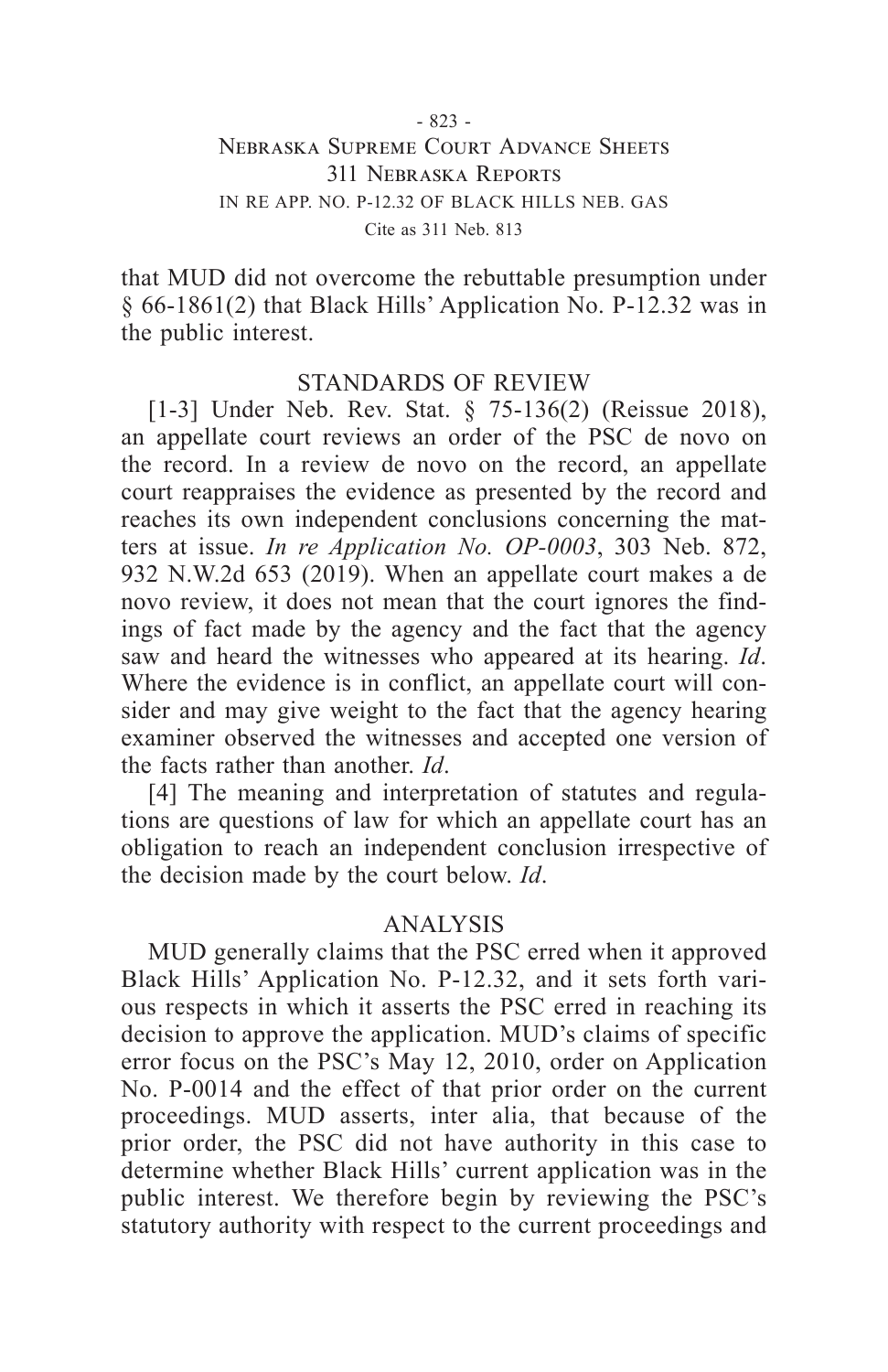then address MUD's specific arguments regarding the effect of the order in Application No. P-0014 and the other evidence submitted with respect to Application No. P-12.32

*PSC Had Statutory Authority to Determine Whether Black Hills' Application Was in the Public Interest.*

The proceedings in this case are generally governed by relevant provisions of the State Natural Gas Regulation Act, Neb. Rev. Stat. §§ 68-1801 through 68-1868 (Reissue 2018), specifically §§ 68-1858 through 68-1864, regarding enlargement or extension of service areas of metropolitan utilities districts and of jurisdictional utilities that operate in the same county. In the present case, it appears undisputed that MUD is a metropolitan utilities district and Black Hills is a jurisdictional utility and that both operate in Sarpy County. Also, it appears undisputed that Black Hills has a natural gas franchise with Papillion.

Of particular relevance in this case are the following statutes:  $\S$  68-1863, which sets forth when a proposed enlargement or extension of a service area is required to be submitted to the PSC for review and which provides that, under certain circumstances, a proposed enlargement or extension will be conclusively presumed to be in the public interest;  $\S$  6-1861, which provides for a rebuttable presumption that certain enlargements or extensions are in the public interest; and § 66-1860, which sets forth factors for the PSC to consider when determining whether an enlargement or extension is in the public interest. Section 66-1863 provides in relevant part:

(1) Except as provided in subsections (2) and (3) of this section, no jurisdictional utility or metropolitan utilities district proposing to extend or enlarge its natural gas service area or extend or enlarge its natural gas mains or natural gas services after July 14, 2006, shall undertake or pursue such extension or enlargement until the proposal has been submitted to the [PSC] for its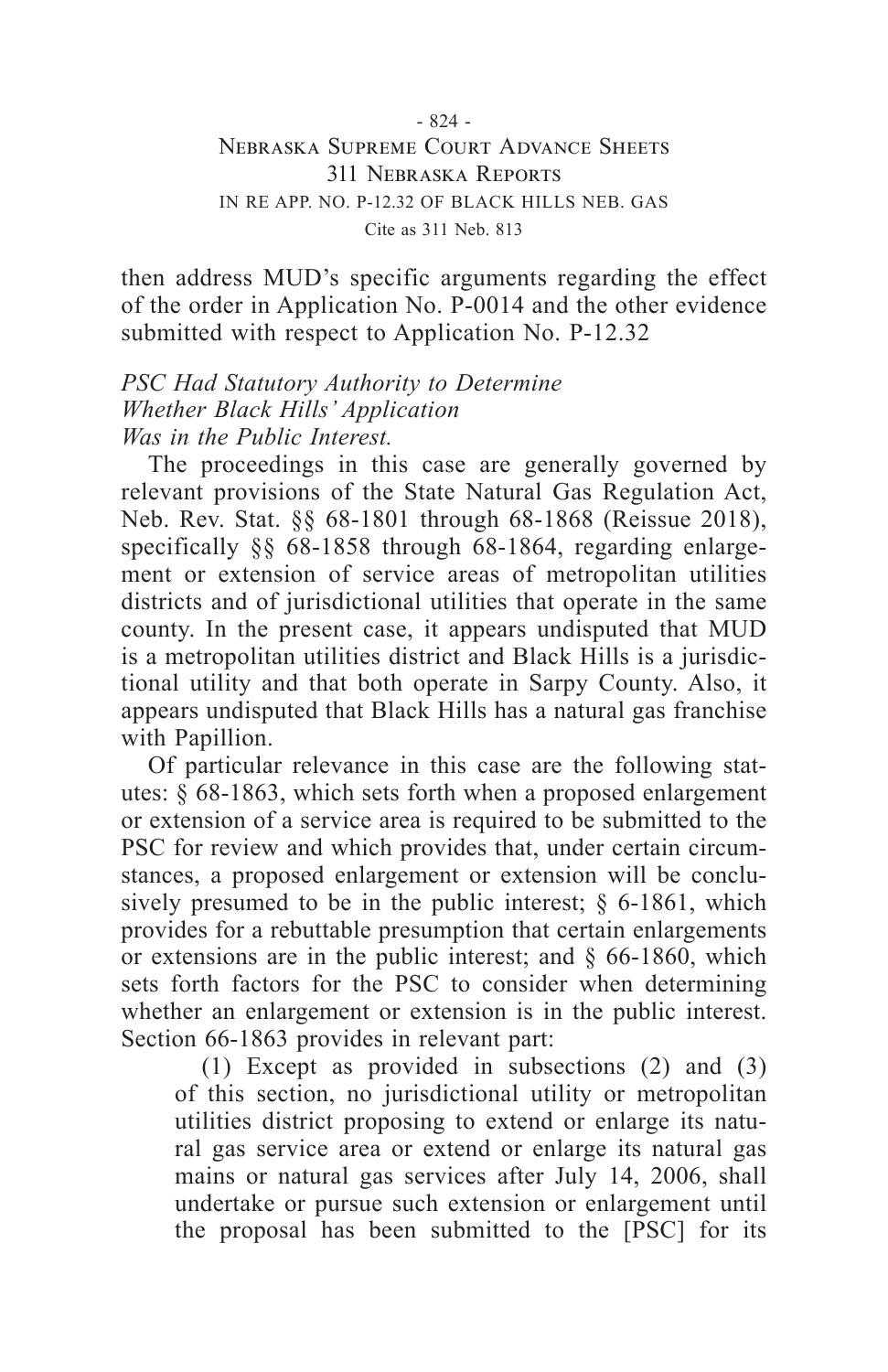determination that the proposed extension or enlargement is in the public interest. . . . In making a determination whether a proposed extension or enlargement is in the public interest, the [PSC] shall consider the factors set forth in sections 66-1860 and 66-1861. . . .

. . . . (3) If no person or entity has filed with the [PSC] a protest alleging that the proposed extension or enlargement is not in the public interest within fifteen business days after the date upon which the application was made public, the enlargement or extension shall be conclusively presumed to be in the public interest and the jurisdictional utility or metropolitan utilities district may proceed with the extension or enlargement without further [PSC] action.

Section 66-1861 provides in relevant part:

In determining whether an enlargement or extension of a natural gas service area, natural gas mains, or natural gas services is in the public interest pursuant to section 66-1860, the following shall constitute rebuttable presumptions:

. . . . (2) Any enlargement or extension by a jurisdictional utility within a city other than a city of the metropolitan class in which it serves natural gas on a franchise basis or its extraterritorial zoning jurisdiction is in the public interest[.]

Section 66-1860 provides in relevant part:

No jurisdictional utility or metropolitan utilities district may extend or enlarge its natural gas service area or extend or enlarge its natural gas mains or natural gas services unless it is in the public interest to do so. In determining whether or not an extension or enlargement is in the public interest, the district or the utility shall consider the following: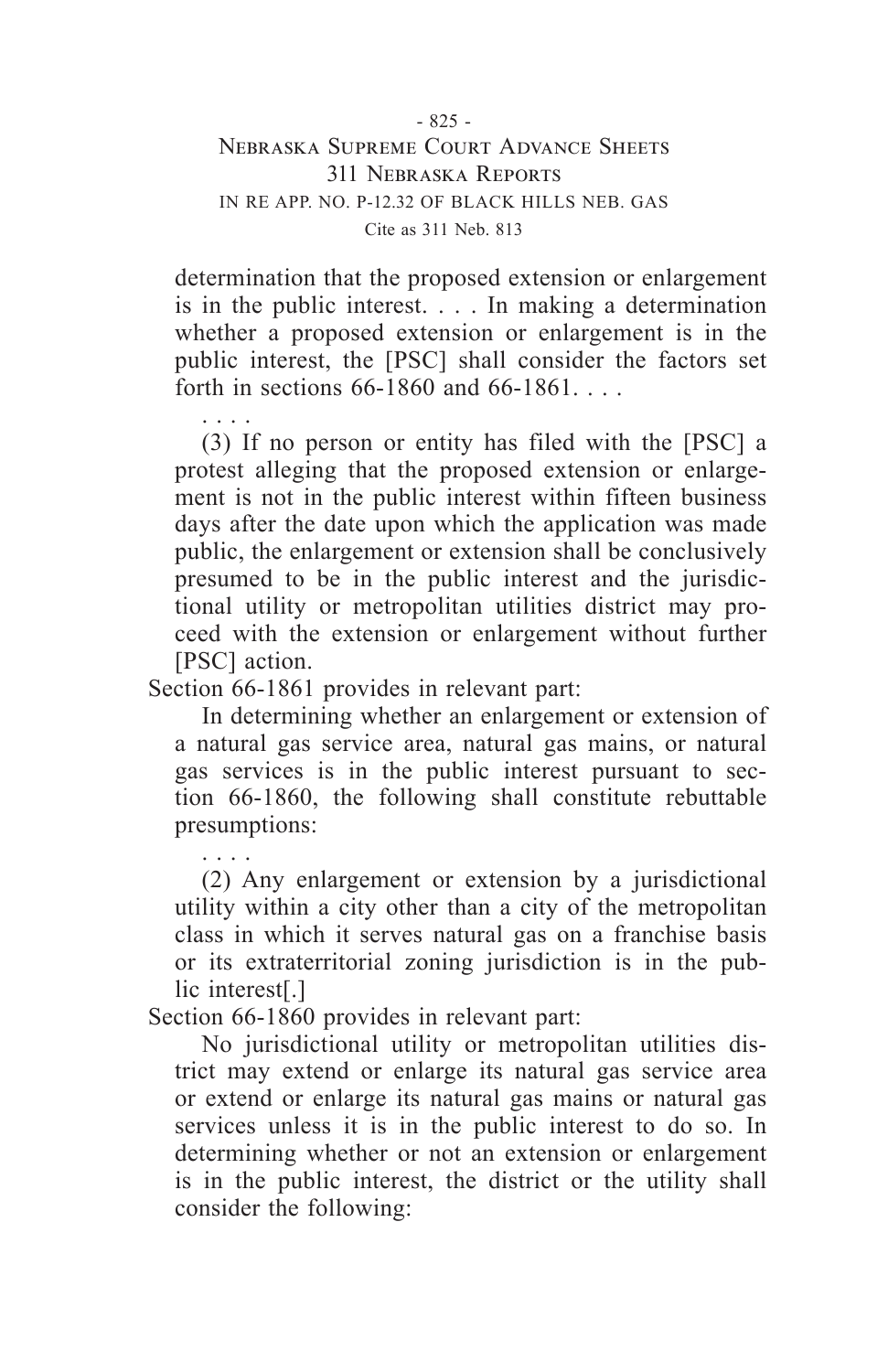(1) The economic feasibility of the extension or enlargement;

(2) The impact the enlargement will have on the existing and future natural gas ratepayers of the metropolitan utilities district or the jurisdictional utility;

(3) Whether the extension or enlargement contributes to the orderly development of natural gas utility infrastructure;

(4) Whether the extension or enlargement will result in duplicative or redundant natural gas utility infrastructure; and

(5) Whether the extension or enlargement is applied in a nondiscriminatory manner.

Applying these statutes, the proceedings in this case were initiated because, in the ordinary course, Black Hills was required under  $\S$  66-1863(1) to submit to the PSC its proposal for extension or enlargement of its service area so that the PSC could determine whether the proposed extension or enlargement was in the public interest. Because MUD protested the application, Black Hills could not rely on § 66-1863(3) and "proceed with the extension or enlargement without further commission action" on the basis that its application was "conclusively presumed to be in the public interest." Instead, the PSC was required to determine whether the proposed extension or enlargement was in the public interest. But under § 66-1861(2), there was a rebuttable presumption that the enlargement or extension proposed by Black Hills was in the public interest because Black Hills was a jurisdictional utility which served Papillion on a franchise basis and the proposed service area was within Papillion's extraterritorial zoning jurisdiction.

Therefore, pursuant to these statutes, the PSC had authority to determine whether Application No. P-12.32 was in the public interest. We address below MUD's argument that the PSC's order on Application No. P-0014 precluded the PSC from exercising that authority with respect to Application No. P-12.32.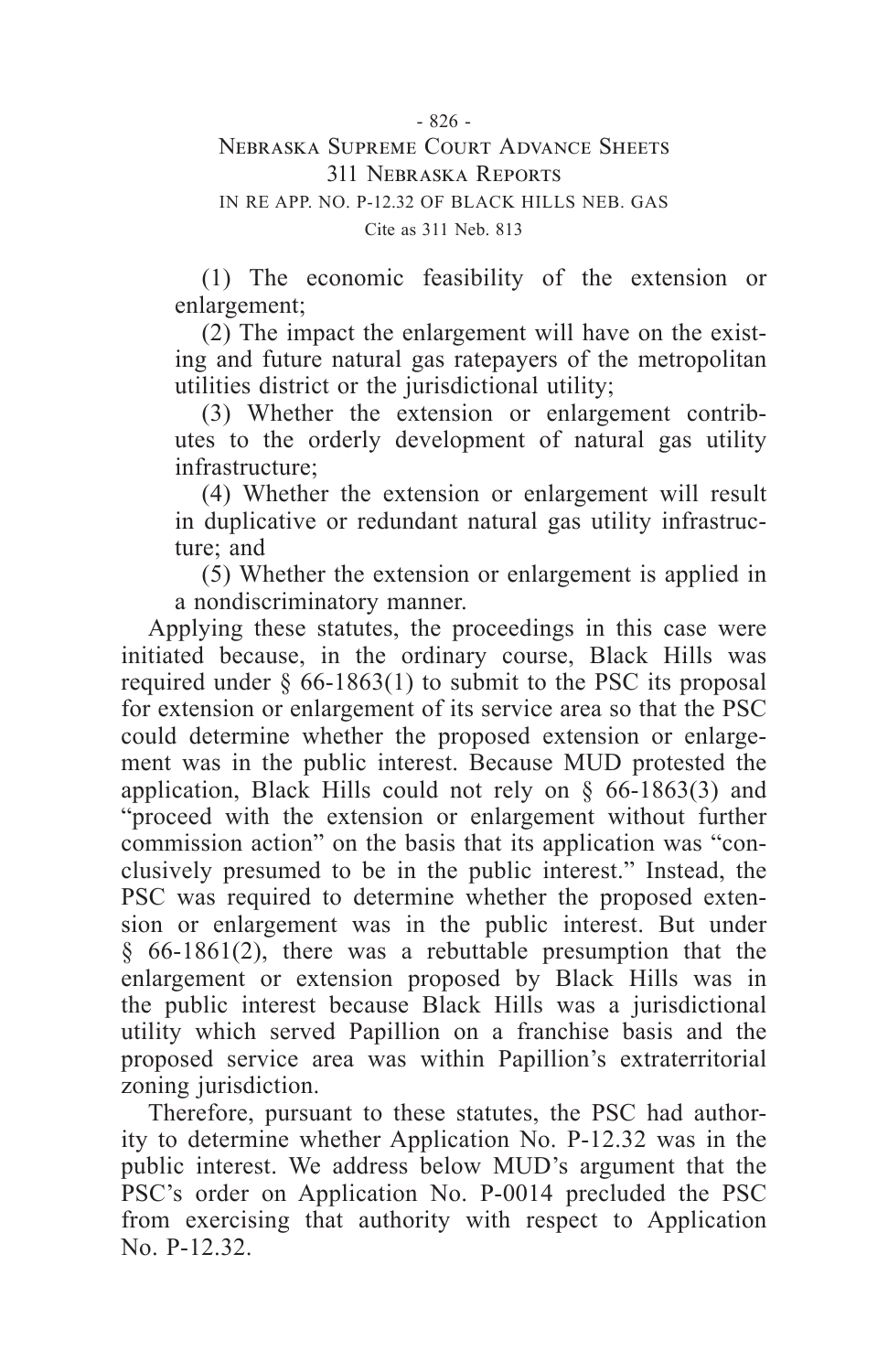*PSC Order in Application No. P-0014 Did Not Preclude PSC From Determining Public Interest With Respect to Application No. P-12.32.*

MUD's protest and its arguments on appeal focus mainly on the relevance of the PSC's order on Application No. P-0014 in 2010. Because no protest was filed against that application, the PSC's order stated that it was "'conclusively presumed'" under § 66-1863(3) that the application was in the public interest and that no further action was required of the PSC. MUD claims that the entry of the order in Application No. P-0014 and the conclusive presumption under  $\S$  66-1863(3) preclude the PSC from determining whether the current application by Black Hills in Application No. P-12.32 is in the public interest. MUD further argues that even if the conclusive presumption does not preclude the PSC's consideration of public interest with respect to the current application, the PSC disregarded the terms of Application No. P-0014 and the course of dealings between Black Hills and MUD since the entry of the PSC's order in 2010. We reject these arguments.

First, MUD argues that the operation of the conclusive presumption under  $\S$  66-1863(3) is such that the presumption applies to a subsequent application that is at odds with the earlier application and that the conclusive presumption cannot be overcome with evidence of current conditions at the time of the subsequent application. MUD therefore asserts that because in Application No. P-12.32 Black Hills proposes an extension of its service area into an area that was previously assigned to MUD in Application No. P-0014, the conclusive presumption precludes Black Hills from showing that its current application is in the public interest.

In this regard, MUD relies on, inter alia, *Nebraska P. P. Dist. v. Huebner*, 202 Neb. 587, 276 N.W.2d 228 (1979), in which this court determined that once an order entered by the PSC approving an application became final, it could not thereafter be revoked. This court reasoned in that case that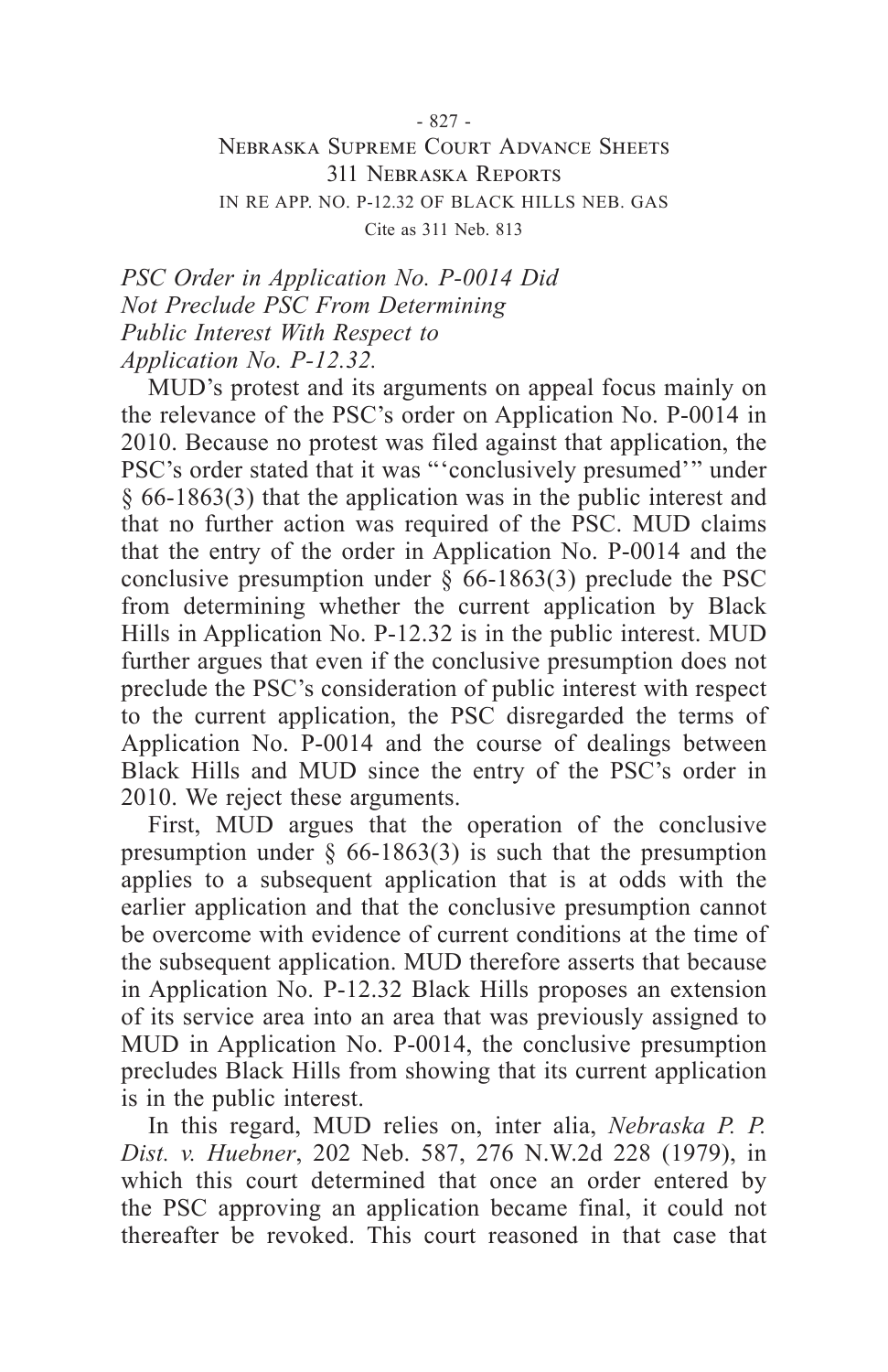"[t]here must be some finality to judgments and persons must be able to rely at some point in time upon the action of an administrative body." *Id.* at 594, 276 N.W.2d at 232. MUD argues that the order on Application No. P-0014 conclusively determined that it was in the public interest for the site at issue in this case to be in MUD's service area and that the PSC effectively revoked that order when it determined that Black Hills' application to extend its service area to the site was in the public interest.

In response, Black Hills and the PSC cite authority in other contexts which indicate that an agency's determination on a specific application does not foreclose the agency from determining issues in later applications. In *First Nat. Bank of Bellevue v. Southroads Bank*, 189 Neb. 748, 753, 205 N.W.2d 346, 349 (1973), this court held that "an order of the Department of Banking denying an application for a bank charter does not amount to an adjudication for the future and is not res judicata as to another application of the same nature subsequently filed." This court reasoned in *First Nat. Bank of Bellevue v. Southroads Bank* that the prior determination did not "prevent[] further inquiry into the issue," particularly "where there has been a substantial or material change in the circumstances or conditions intervening between the two decisions." 189 Neb. at 751, 205 N.W.2d at 348. The decision in *First Nat. Bank of Bellevue v. Southroads Bank* relied in part on *In re Application of Union P. R. R. Co.*, 149 Neb. 575, 578, 31 N.W.2d 552, 554 (1948), in which this court stated:

"The ruling of the railway commission or of this court on the question of discontinuance of an agency at any given time does not amount to an adjudication for the future. It is only a judgment on the condition presented by the application and relates only to the time and conditions presented."

(Quoting *Thomson v. Nebraska State Railway Commission*, 142 Neb. 477, 6 N.W.2d 607 (1942).) This court in *First Nat. Bank of Bellevue v. Southroads Bank* described *In re*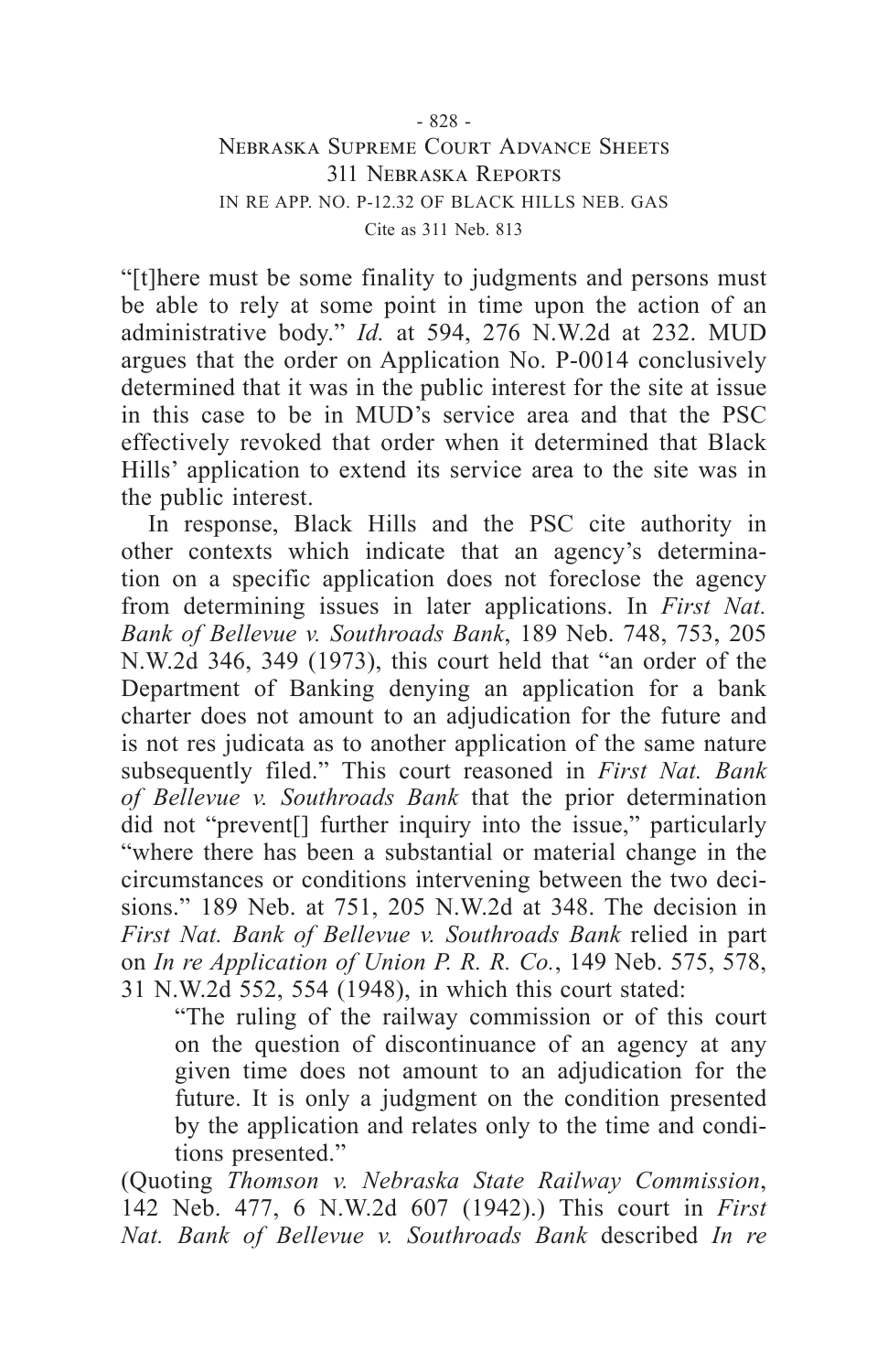*Application of Union P. R. R. Co.* as "demonstrat[ing] the time frame reference of orders involving issues of public convenience and necessity." 189 Neb. at 752, 205 N.W.2d at 348. This court noted that both the Department of Banking and the Nebraska State Railway Commission were authorized by statute to act upon applications made to the agency "based upon a determination of public convenience and necessity." *Id*.

[5] Under the statutes set forth earlier in our opinion, the PSC is charged to act upon applications made by utilities and to make determinations of the public interest with respect to such applications. Similar to the statutes governing other agencies, the statutes governing the PSC inherently include a timeframe for determinations of the public interest and require the PSC to determine the public interest at the time of a specific application. The determination of the public interest with regard to a specific application is based on the conditions presented by the application and relates directly to the time and conditions presented, and it does not amount to an adjudication for the future. Therefore, the conclusive presumption under  $\S$  66-1863(3) is conclusive as to the determination of the public interest based on the time and conditions presented by the specific application, and it does not constitute a permanent determination or a conclusive presumption as to an application that may be presented to the PSC under different conditions in the future.

In this case, the conclusive presumption was limited to the determination that Application No. P-0014 was in the public interest at the time that the application was filed in 2010. The order gave Black Hills and MUD authority to extend service to the referenced areas at that time. But it did not foreclose consideration of what would be in the public interest at any future date. In our view, MUD attributes greater strength to the "conclusively presumed" language in  $\S$  66-1863(3) than is warranted by the statutory language. Compare, *Salem Grain Co. v. City of Falls City*, 302 Neb. 548, 924 N.W.2d 678 (2019) (describing weight to be given to "conclusively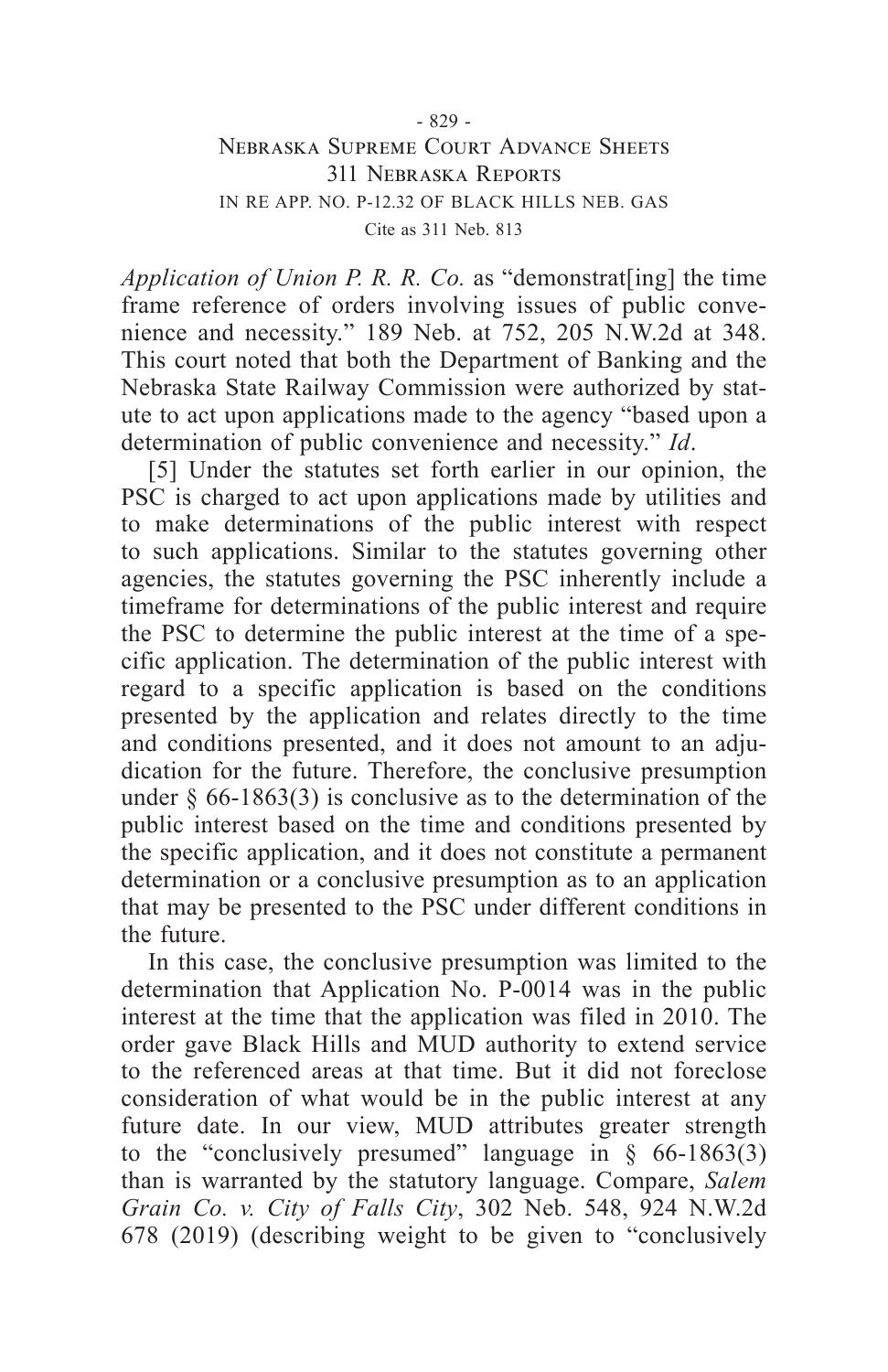deemed" in the public interest under Neb. Rev. Stat. § 18-2129 (Reissue 2012)). To conclude that the 2010 consensus of Black Hills and MUD embodied in the order in Application No. P-0014 and the conclusive presumption applied under § 66-1863(3) prevents the PSC from considering the public interest in the context of the current application would render meaningless the provisions of  $\S$  66-1863(1) and the role of the PSC authorizing and requiring the PSC to determine the public interest with regard to applications presented to it. See *In re Guardianship of Eliza W.*, 304 Neb. 995, 938 N.W.2d 307 (2020) (courts strive, if possible, to give effect to all parts of a statute such that no sentence, clause, or word is rendered meaningless).

MUD also argues that even if the conclusive presumption under  $§$  66-1863(3) with regard to Application No. P-0014 did not preclude any consideration of the public interest in the present case, the PSC disregarded terms of Application No. P-0014 that set forth how future disagreements between Black Hills and MUD would be resolved. MUD also argues that the PSC mischaracterized the utilities' adherence to the terms of Application No. P-0014 when it stated that it was "unclear to what extent the parties themselves relied on these maps in the past eleven years."

Application No. P-0014 provided for certain exceptions to the service areas set forth therein under specific circumstances, including, inter alia, when Black Hills and MUD "determine by agreement that it is more practical and efficient for one party to provide gas service to a customer or customers within the other party's area of service." MUD argues that this provision means that if the utilities do not agree to an adjustment of or exception to the agreed-upon service areas, then the service areas previously agreed upon in the application controlled.

But, as set forth above, the statutes require the PSC to determine public interest when an application and protest are filed. Just as the PSC's order on Application No. P-0014 did not preclude it from considering the current application, the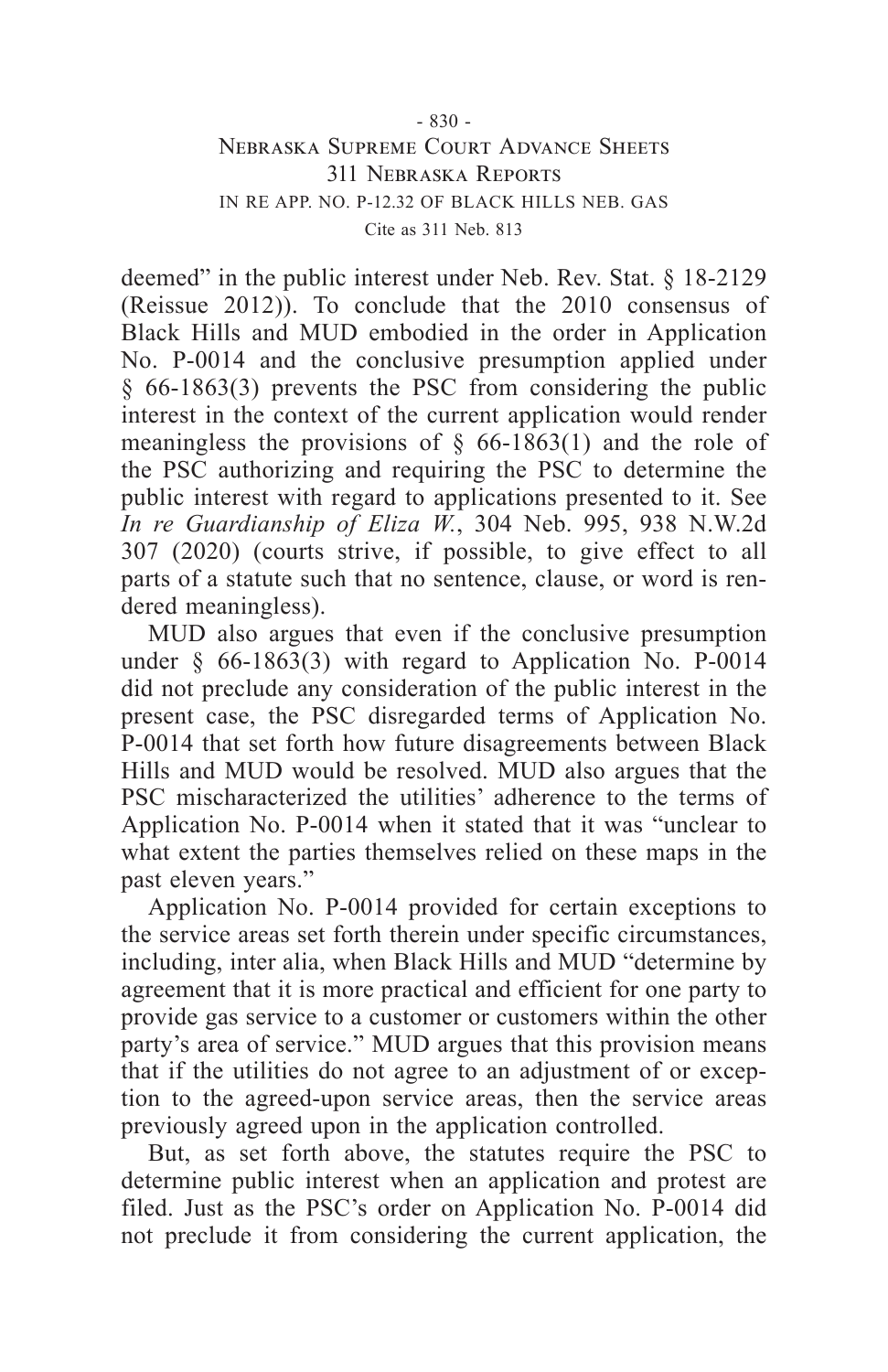terms agreed to by the utilities do not override the statutory requirement for the PSC to determine the current public interest with regard to a subsequent application. The utilities may not render those statutes meaningless based on the terms to which they agree.

In the same respect, the utilities' reliance or lack of reliance on the service areas and terms set forth in Application No. P-0014 do not control the statutory requirement for the PSC to determine the public interest with regard to the current application. Therefore, whether the PSC was correct when it said that the extent to which Black Hills and MUD relied on the maps was unclear, such reliance or lack of reliance would not preclude the PSC from exercising its statutory authority with respect to the current application.

In summary, the order in Application No. P-0014 and the conclusive presumption of public interest thereunder did not preclude the PSC from determining public interest with regard to the current application. The terms of Application No. P-0014 and the utilities' intervening reliance on those terms also did not preclude the PSC's determination of the current public interest. Instead, as discussed below, these matters are among factors for the PSC to consider when determining the public interest with respect to the current application.

### *PSC Did Not Err When It Determined That MUD Did Not Overcome Rebuttable Presumption.*

MUD finally argues that the PSC erred when it determined that MUD did not overcome the rebuttable presumption in favor of Black Hills' application's being in the public interest. MUD generally focuses its argument on the effect of the 2010 order in Application No. P-0014. As we discussed above, that order did not preclude the PSC from determining whether Black Hills' current application was in the public interest. However, Application No. P-0014 was among the factors for the PSC when considering the current application.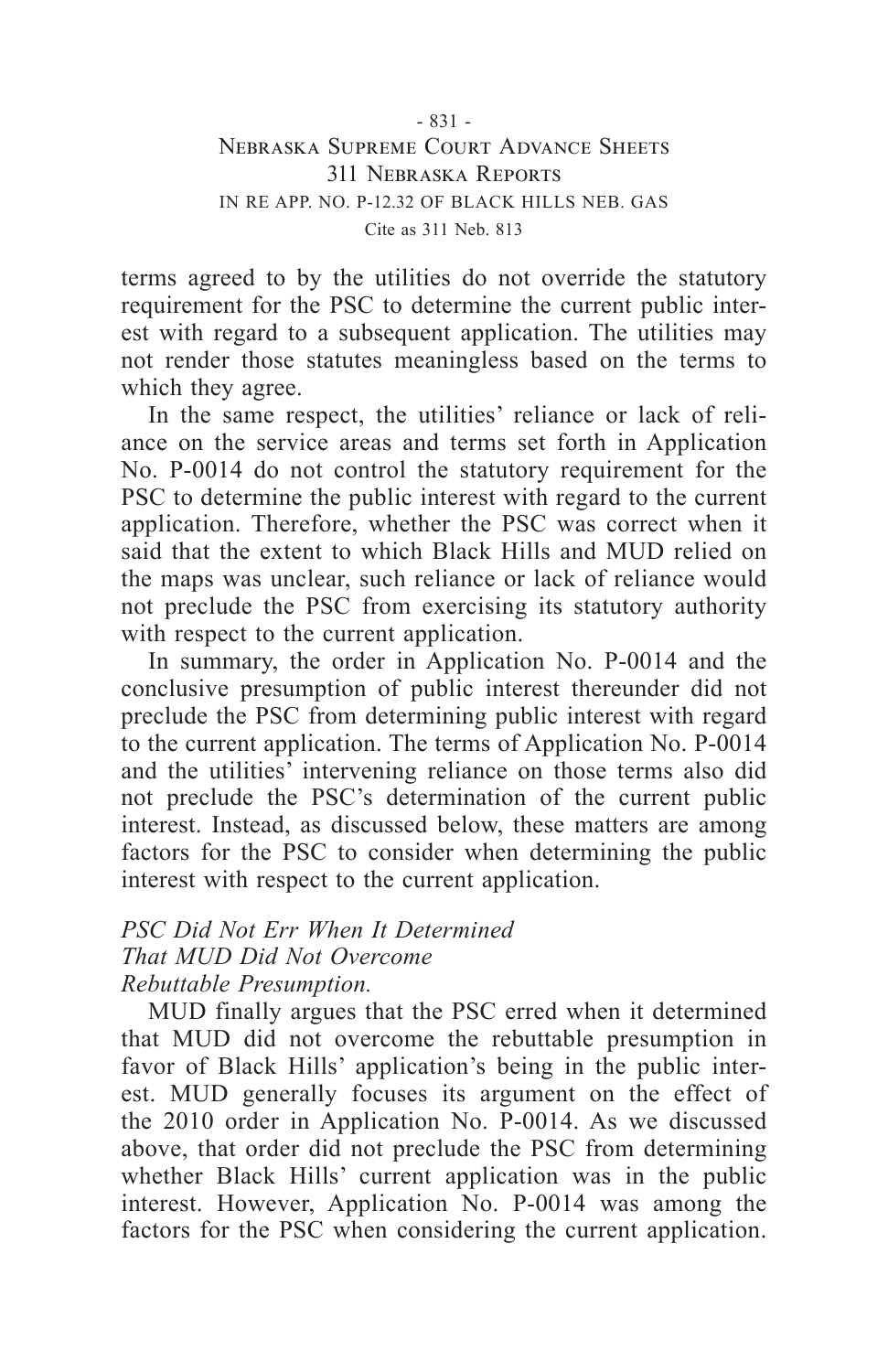Considering all the evidence before the PSC, we conclude that the evidence supported the PSC's determination that MUD did not overcome the rebuttal presumption under  $\S$  66-1861(2) and that Application No. P-12.32 should be approved as in the public interest.

Because Black Hills was a jurisdictional utility with a franchise to serve Papillion and because the proposed OPPD site was within the extraterritorial jurisdiction of Papillion, under  $\S$  66-1861(2) there was a rebuttable presumption that Black Hills' extension of its service area to the site was in the public interest. The PSC therefore needed to consider the evidence presented to determine whether that rebuttable presumption was overcome by MUD. Although the 2010 order in Application No. P-0014 did not preclude the PSC's consideration of the public interest in this case, the terms and effect of Application No. P-0014 were properly among the factors for the PSC to consider in determining whether MUD overcame the rebuttable presumption.

We acknowledge that the service areas set forth in the 2010 application were a relevant consideration, but the PSC's determination of the public interest was properly focused on conditions at the time of Application No. P-12.32. In addition to what had been agreed to between Black Hills and MUD in 2010, it was proper for the PSC to consider what had happened since 2010 and how conditions relevant to the public interest had changed since that time. In particular, OPPD had announced its need for service at 168th Street and Fairview Road in Sarpy County. Further, Papillion and Springfield had resolved their dispute, and pursuant to their agreement, the OPPD site came within the extraterritorial jurisdiction of Papillion, which was serviced by Black Hills.

Conditions existing when Application No. P-12.32 was filed in 2021 supported the determination that the current application was in the public interest. In 2010, Black Hills and MUD had agreed in Application No. P-0014 that the site, which is at issue in the current application, should be part of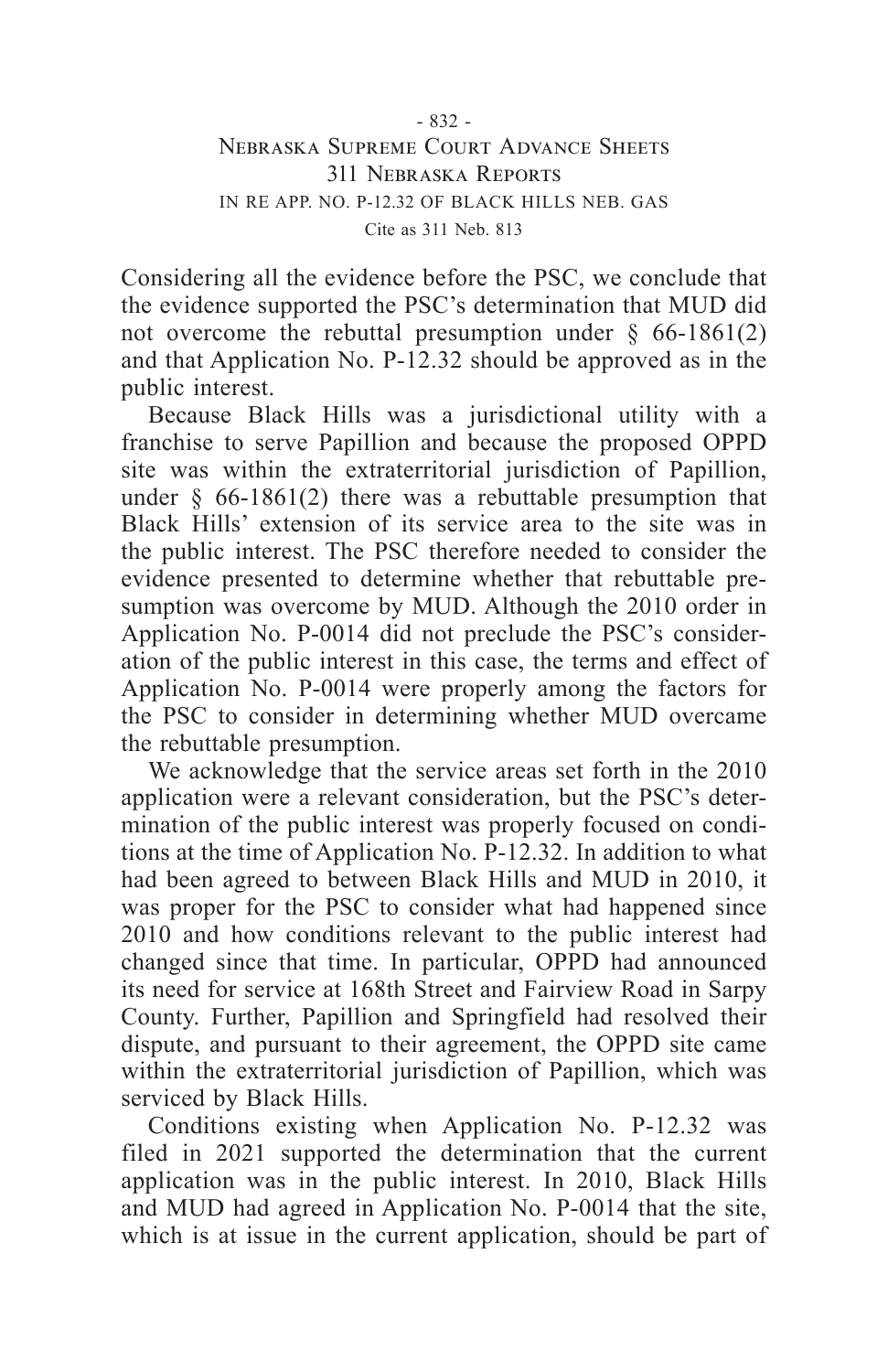MUD's service area. However, as noted above, the evidence in this case indicates that the determination of service areas in Application No. P-0014 was based on expectations of future growth in Sarpy County and that in 2010, Black Hills and MUD expected that the site at issue in this case would be in the area of growth for Springfield. Because MUD served Springfield, the site was included in MUD's service area in Application No. P-0014. However, in the intervening years, Papillion and Springfield resolved ongoing disputes by agreeing that, inter alia, the site at issue in this case would be in the extraterritorial jurisdiction of Papillion, which was serviced by Black Hills. Therefore, the expectation of 2010 was contrary to the reality of 2021 and the public interest shifted to the site's being served by Black Hills, which had a franchise with Papillion.

Furthermore, Black Hills indicated in Application No. P-12.32 that there were no MUD mains within a quarter mile of the proposed OPPD site. The site was within MUD's service area under Application No. P-0014, and based on the conclusive presumption under § 66-1863(3), MUD was permitted at the time in 2010 to "proceed with the extension or enlargement without further [PSC] action." But there was no evidence in the present proceeding to indicate that between 2010 and 2021, MUD had taken demonstrable action to extend service to the site based on the authority of Application No. P-0014. More particularly, after OPPD announced its plan to build facilities on the site, there is no indication that MUD actively took steps to extend service to that site based on the order in Application No. P-0014, nor did it seek specific approval to extend service to the site.

Our review of the record indicates that the PSC did not err when it determined that MUD had not overcome the rebuttable presumption that Application No. P-12.32 was in the public interest. The record instead indicates that the application was shown to be in the public interest and that the PSC did not err when it approved Application No. P-12.32.